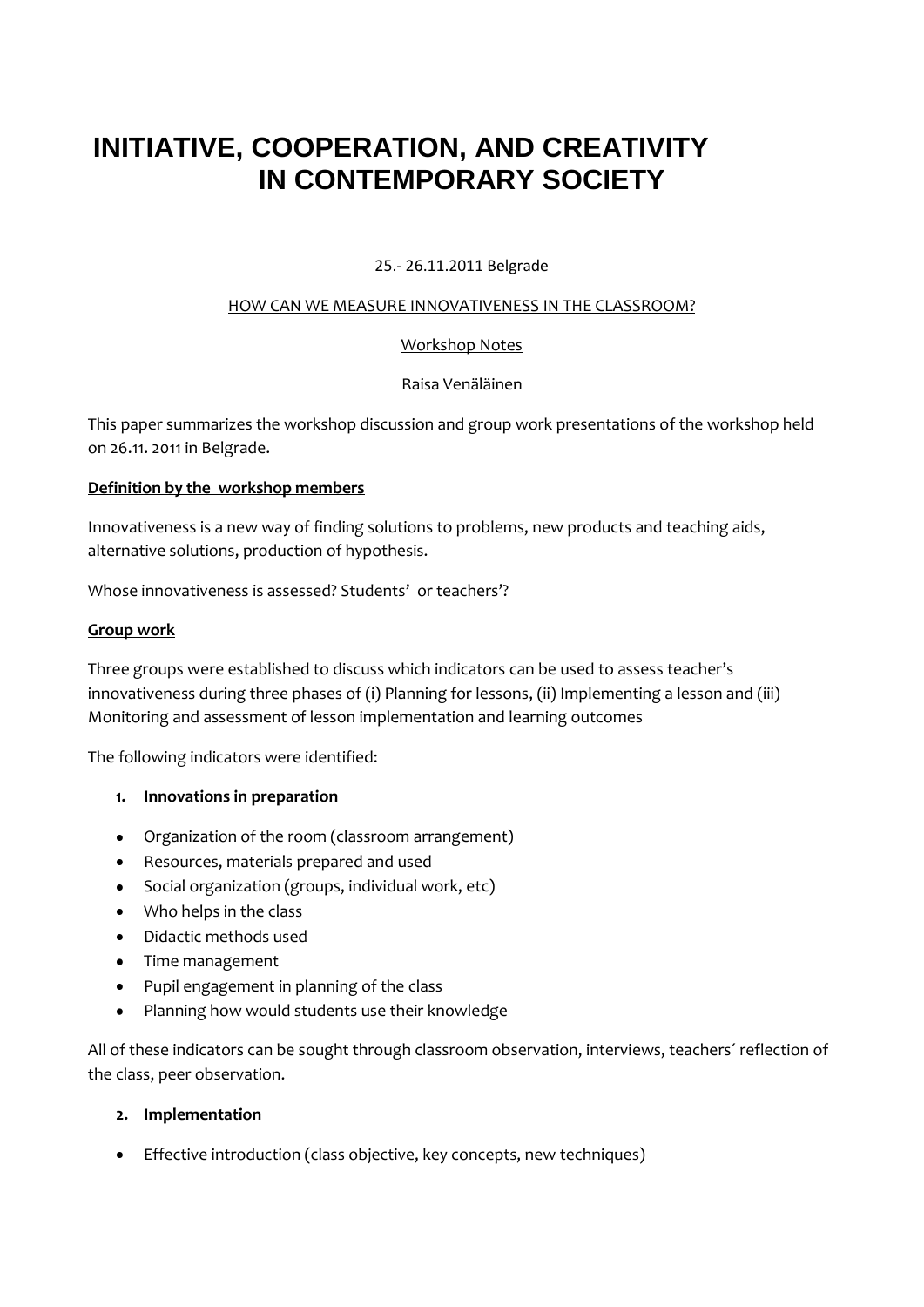- Variety (materials, methods, tasks, experiments, group work…)
- Asking questions and actively involving students (teacher does not provide ready-made answers)
- Emotional and social aspects of teaching (types of interactions, number of interactions, attentive and responsive to pupils)
- Homework (projects, investigations, etc.)

# **3. Evaluation**

- Generating hypothesis based on observation of experiments
- Elaborating topics in more detail
- Assessing group work/projects
- Self-evaluation and evaluation from peers (students)
- Encouragement for production of ideas
- Not insisting on uniform way of problem solving

## **Conclusion:**

The facilitator concluded that engaging teachers in classroom observation and peer assessment would be an effective approach to Professional Development of teachers. The teachers need a framework to do these observation and guidance for reflection. The products of this workshop could be used as a basis to develop such framework.

References (can be found by Googling by title of the document):

- Organisational factors affecting IT innovation adoption in the Finnish early childhood Education by Vahtera, Annukka, Turku School of Economics, Rehtorinpellonkatu 3, 20500 Turku, Finland. [annukka.vahtera@tse.fi](mailto:annukka.vahtera@tse.fi)
- OECD STUDY ON DIGITAL LEARNING RESOURCES AS SYSTEMIC INNOVATION COUNTRY CASE STUDY REPORT ON FINLAND. 30 DECEMBER. 2008.
- ASSESSMENT AND INNOVATION IN EDUCATION. OECD Education Working Paper No. 24. By Janet Looney
- Creative Learning Assessment (CLA): A framework for developing and assessing children's creative learning by *Sue Ellis (Center for Literacy in Primary Education (CLPE))*
- Assessing Learning in Creative Contexts An action research project, led by the Centre for Literacy in Primary Education with Lambeth City Learning Centre and CfBT Action Zone Funded